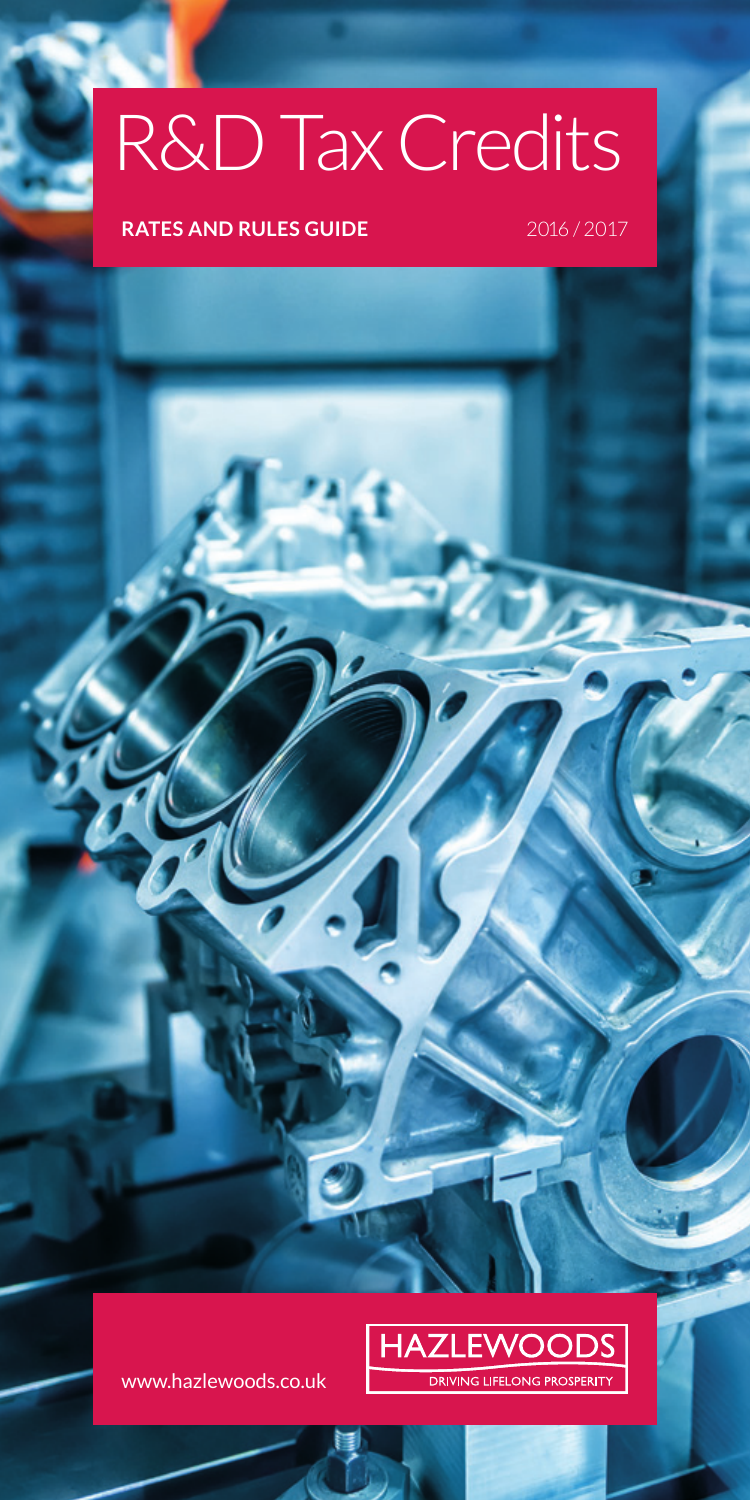## **WHAT IS R&D ENHANCED RELIEF WORTH?**

| <b>SME</b> scheme:                                                                                     |        | 2016/17 2015/16 |
|--------------------------------------------------------------------------------------------------------|--------|-----------------|
| Profitable companies                                                                                   |        |                 |
| $\rightarrow$ additional tax relief on qualifying expenditure*                                         | 130%   | 130%            |
| $\rightarrow$ corporation tax rate                                                                     | 20%    | 20%             |
| $\rightarrow$ effective cash value of additional tax relief                                            | 26%    | 26%             |
| Loss-making companies                                                                                  |        |                 |
| $\rightarrow$ enhanced R&D expenditure                                                                 | 230%   | 230%            |
| $\rightarrow$ R&D 'surrender rate' for loss-making companies                                           | 14.5%  | 14.5%           |
| $\rightarrow$ effective cash value of R&D losses surrendered **                                        | 33.35% | 33.35%          |
| * In addition to 'normal' 100% deduction of costs<br>** A consequently discussed and EDO Discussion on |        |                 |

Assumes full surrender of R&D tax losses.

| Large companies scheme:                                                               |      | 2016/17 2015/16 |
|---------------------------------------------------------------------------------------|------|-----------------|
| $\rightarrow$ additional tax relief on qualifying expenditure <sup>*</sup>            | N/A  | 30%             |
| $\rightarrow$ corporation tax rate                                                    | N/A  | 20%             |
| $\rightarrow$ effective cash value of additional tax relief -<br>profitable companies | N/A  | 6%              |
| → R&D Expenditure Credit (RDEC) - pre tax                                             | 11%  | 11%             |
| $\rightarrow$ corporation tax rate                                                    | 20%  | 20%             |
| $\rightarrow$ effective cash value of RDEC post tax                                   | 8.8% | 8.8%            |
|                                                                                       |      |                 |

In addition to 'normal' 100% deduction of costs.

## **WHICH SCHEME: SME THRESHOLDS**

| Maximum number of employees              | 500            |
|------------------------------------------|----------------|
| and either                               |                |
| Maximum turnover: or                     | $£100$ million |
| Maximum total gross balance sheet assets | $€86$ million  |

Figures must be considered on aggregate basis where the company has 'linked enterprises' (common control) or on a proportionate aggregation where it has 'partner enterprises' (non-controlling interests exceeding 25%)

Where a company breaches the SME threshold, a year of grace is available in most situations when a claim can still be made under the SME scheme.

But see specific rules regarding funded and subcontracted R&D.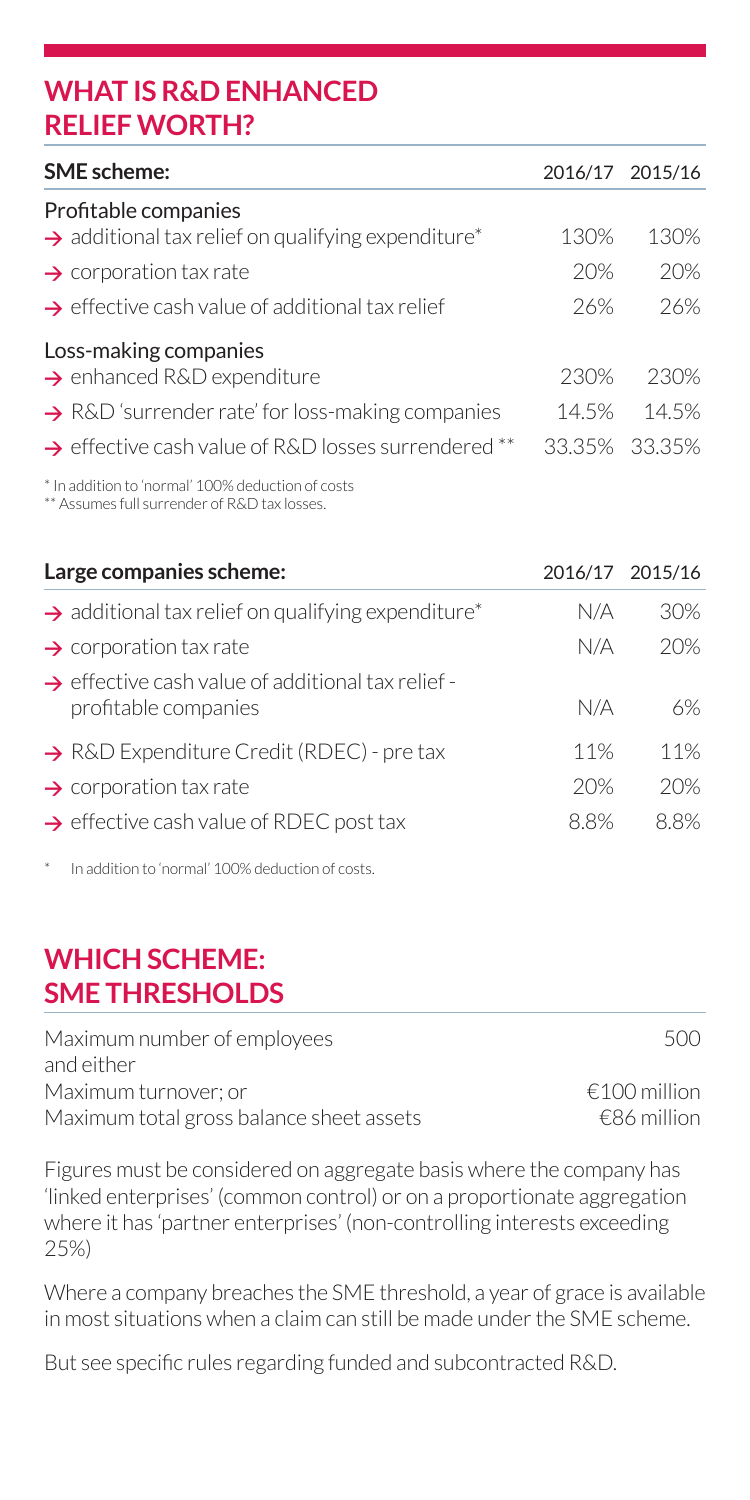## **WHAT IS R&D FOR TAX PURPOSES?**

#### **Accountancy definition, as modified by Guidelines issued by the Department for Business Innovation and Skills**

- **>** Defined *project* which…
- **>** seeks to achieve an *advance in science or technology* through …
- **>** the resolution of *scientific or technological uncertainties*.
- **>** Activities qualifying are those which *directly contribute* to achieving the advance and resolving the uncertainties, or which fall within the definition of *Qualifying Indirect Activities* (detailed list of specific activities)

## What is an "Advance in science or technology?"

- **>** An advance in *overall knowledge or capability* in a field of science or technology (not just the company's own state of knowledge or capability, or something which is publicly available or readily deducible)
- **>** Includes *appreciable improvements* to an existing process, material, device, product or service through scientific or technological changes, recognisable as a *genuine and non-trivial improvement* by a competent professional
- **>** Includes use of science or technology to duplicate the effect of existing processes, materials, devices, products or services in a *new or appreciably improved way*
- **>** May have intangible outcomes, such as new knowledge or cost improvements
- **>** *Failed or abortive projects* can still be R&D
- **>** Work to achieve an advance in science or technology that has already been made or attempted can still be R&D if the *details are not readily available*
- **>** Routine analysis, copying or adaptation of an existing product, process, service or material is NOT R&D.

## What are "Scientific or technological uncertainties?"

- **>** Exist when knowledge of whether something is scientifically possible or technologically feasible, or how to achieve it in practice, is *not readily available or deducible by a competent professional working in the field*
- **>** Improvements, optimisations and fine-tuning which do *not materially affect the underlying science or technology* are *NOT R&D for tax purposes*.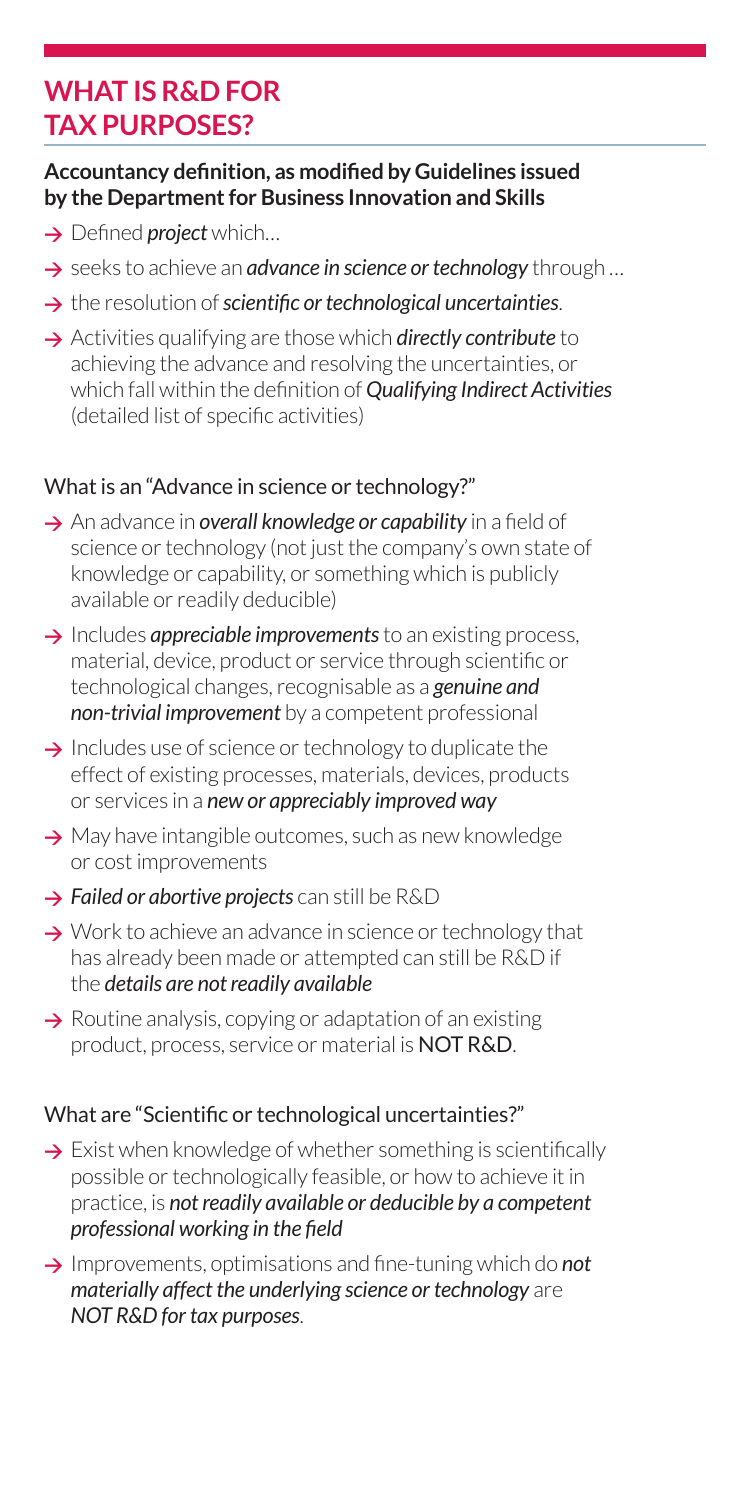# **QUALIFYING EXPENDITURE**

|                                                                                                                                                                                                                                                                                                                                                                                        | <b>SME</b><br>scheme | Large<br>scheme |
|----------------------------------------------------------------------------------------------------------------------------------------------------------------------------------------------------------------------------------------------------------------------------------------------------------------------------------------------------------------------------------------|----------------------|-----------------|
| Eligible staffing costs (R&D proportion of wages,<br>salaries, employer's NIC, employer's pension<br>contributions, bonus payments etc.<br>(excluding non-cash benefits in kind)                                                                                                                                                                                                       |                      |                 |
| Externally Provided Workers (payments to<br>third party staff provider for provision of<br>workers involved in R&D)*                                                                                                                                                                                                                                                                   |                      |                 |
| Consumable items (including power and water<br>costs for R&D) and software for R&D                                                                                                                                                                                                                                                                                                     |                      |                 |
| Payments to 'qualifying bodies' (e.g. universities),<br>individuals, partnerships of individuals and<br>non-UK bodies in respect of R&D:<br>- By SME companies in respect of R&D contracted<br>to them by third parties or otherwise subsidised<br>- By large companies (if the R&D is undertaken<br>on a contract basis and is contracted to the<br>company by another large company) |                      |                 |
| Payments to subcontractors by SME companies in<br>respect of R&D (projects not contracted to the<br>company by third parties).**                                                                                                                                                                                                                                                       |                      |                 |
| Payments to clinical trials volunteers                                                                                                                                                                                                                                                                                                                                                 |                      |                 |
| Contributions by large companies<br>to independent research                                                                                                                                                                                                                                                                                                                            |                      |                 |
| (65% eligible unless treated as a connected party staff provider).                                                                                                                                                                                                                                                                                                                     |                      |                 |

\* (65% eligible unless treated as a connected party staff provider). \*\* (65% eligible unless treated as a connected party subcontractor).

## **FUNDED R&D**

With limited cash reserves, companies are increasingly looking for grant funding for their development work. Even if a grant is received, additional R&D tax relief may still be available. The amount of the R&D tax relief will depend on the nature of the grant – advice should be taken.

|                                    |       | <b>TYPE OF FUNDING</b>                                                                               |                                                                |  |
|------------------------------------|-------|------------------------------------------------------------------------------------------------------|----------------------------------------------------------------|--|
|                                    |       | NOTIFIED STATE AID                                                                                   | NOT NOTIFIED STATE AID                                         |  |
|                                    |       |                                                                                                      | R&D claim may be made under:                                   |  |
| COMPANY<br>R&D CLAIM<br><b>SME</b> |       | R&D claim may be made<br>on gross costs under<br>the Large scheme                                    | SME scheme - on the costs not<br>funded by the grant / funding |  |
|                                    |       | Large scheme - on the costs<br>funded by the grant / funding                                         |                                                                |  |
| SIZE<br>AAKI                       | LARGE | R&D claim unaffected by funding - R&D claim can be<br>made on the gross costs under the Large scheme |                                                                |  |
|                                    |       |                                                                                                      |                                                                |  |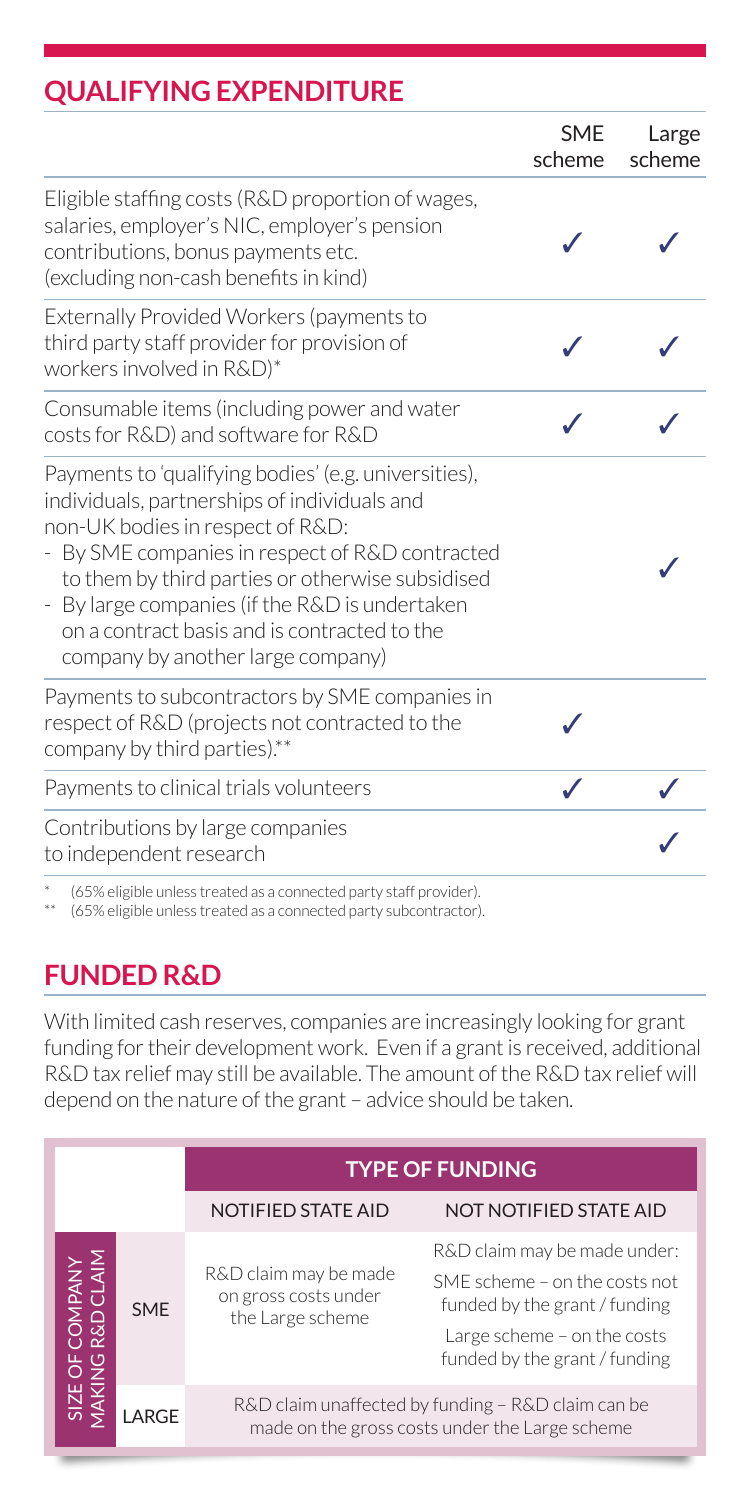## **SUBCONTRACTED R&D**

The nature of the subcontracted R&D arrangement determines how (and by whom) the costs can be claimed. Although the rules can be complex, the overriding objective is simply to ensure that the two companies within the subcontracting relationship cannot both make an R&D claim for the same costs:

|                            |                           | SUBCONTRACTED TO (COMPANY SIZE)                                                   |                                                                                     |
|----------------------------|---------------------------|-----------------------------------------------------------------------------------|-------------------------------------------------------------------------------------|
|                            |                           | SME (COMPANY 2)                                                                   | LARGE (COMPANY 4)                                                                   |
| EDBY                       | <b>SME</b><br>(COMPANY 1) | Claim for subcontracted R&D made by<br>company 1 under the SME scheme             |                                                                                     |
| ANY SIZE)<br><b>RECONT</b> | LARGE<br>(COMPANY 3)*     | Claim for subcontracted<br>R&D made by SME<br>company 2 under<br>the Large scheme | Claim for subcontracted<br>R&D made by Large<br>company 4 under<br>the Large scheme |

\* Large companies subcontracting out R&D can claim those costs only if the R&D work is subcontracted out to:

- **>** Individuals;
- **>** A partnership of individuals; or
- **>** Qualifying bodies.

# **CAPITAL EXPENDITURE**

## **Capital assets acquired for R&D activities**

With the Annual Investment Allowance (AIA) now significantly lower than it has been previously, Research and Development Allowances (RDAs) can be a useful tool to increase tax relief for assets acquired for qualifying R&D activities.

## What it is worth:

- → up to 100% tax relief may be claimed in the year of asset purchase;
- → Also applies to assets which would not normally qualify for any relief until the asset is sold (e.g. buildings in certain situations);
- → R&D will often offer a way to accelerate tax relief (& tax credits)